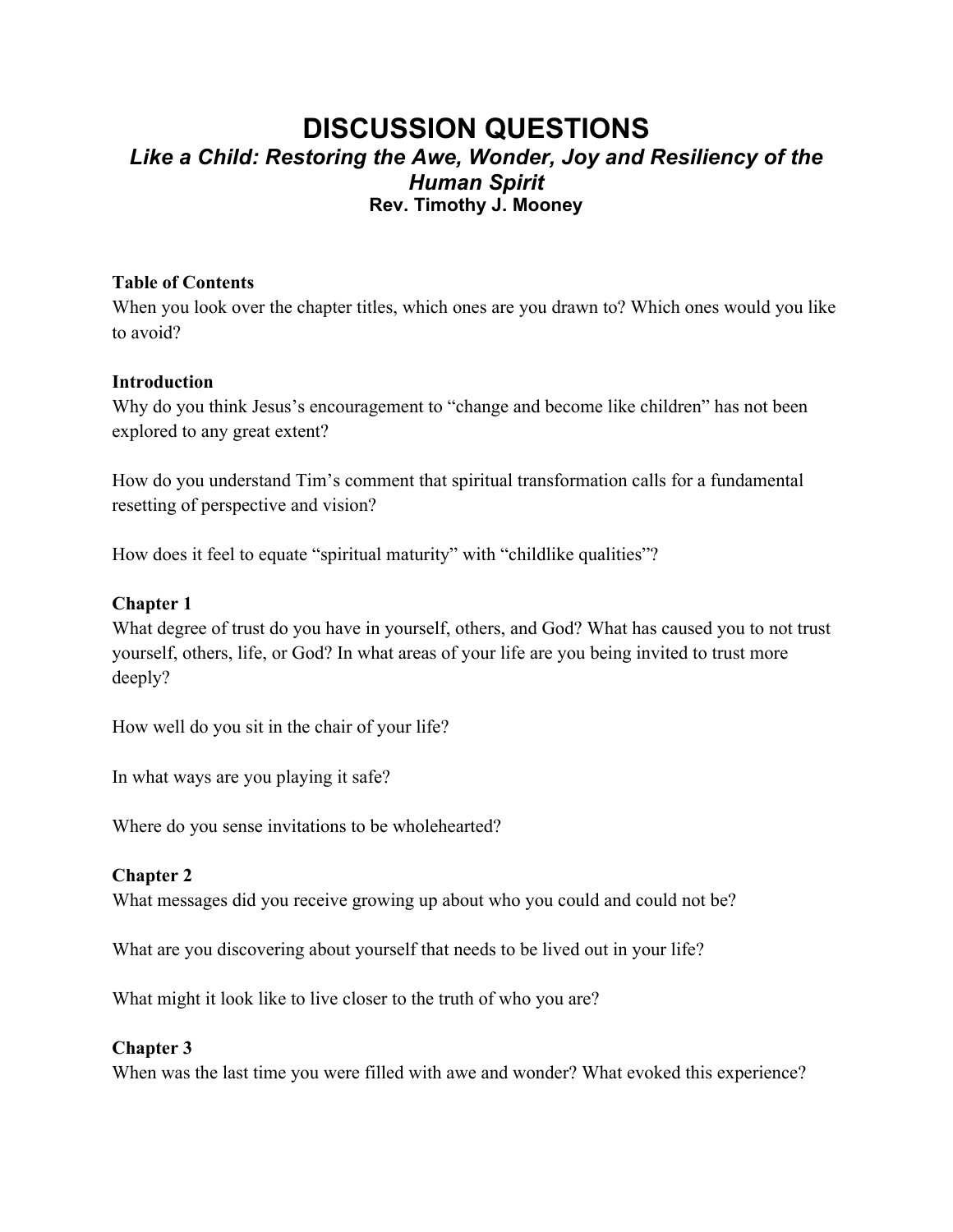What would it mean for you to let all of life be a sacrament?

## **Chapter 4**

Through what lens do you typically look at life? Hopeful? Doubtful? Suspicious? Trusting?

How has the way others see you affected you?

In what ways are you being invited to see yourself and others without judgment?

# **Chapter 5**

Bring to mind the last time you became upset. What deep desires or hopes were trying to be expressed in you?

What emotions and desires are unacceptable for you to admit or express?

How would you respond to Jesus's question, "What do you want me to do for you?" What does that say about your deepest longings?

## **Chapter 6**

What are your favorite routines? What routines of heart and mind feel like ruts?

In what arenas of your life are you being invited to cultivate beginner's mind and reimagine your life?

How is your understanding of God and the spiritual life evolving? How is your sense of self changing?

# **Chapter 7**

Describe an experience in your own life when you were forgiven. How did it feel? What did you learn?

What past grudges and resentments are still active in you? Where do you experience them in your body? How has being unforgiving had an effect on you?

What would it mean for you to turn your "rage into light"?

How are you being invited to forgive yourself?

#### **Chapter 8**

Describe the last time your body was fully engaged in an activity. What did it feel like? What did